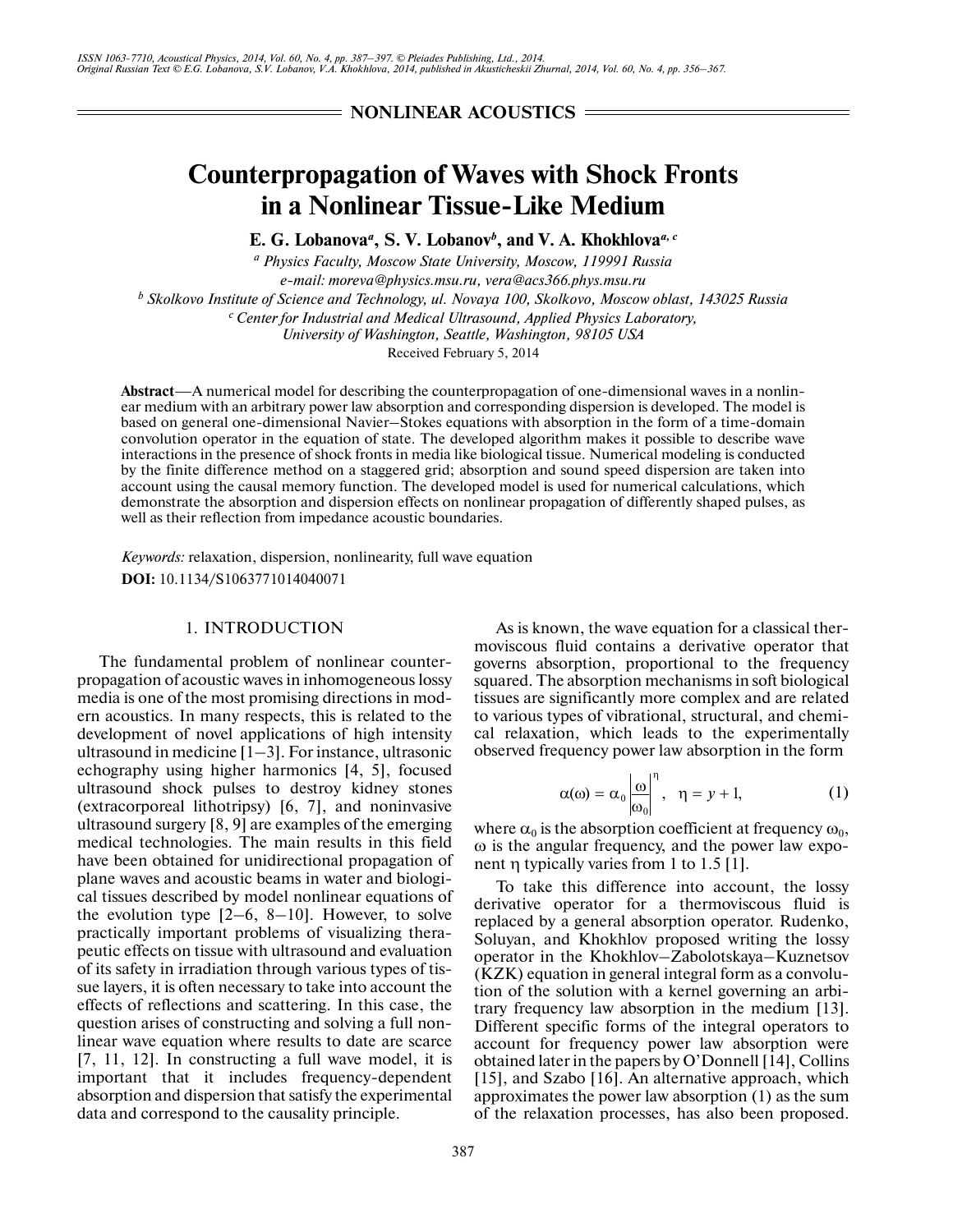Such an approach corresponds to the relationship between absorption in tissue and various relaxation processes. Models of continuous distribution of the relaxation parameters [17] and a discrete set of several relaxation processes have been proposed [18]. It was shown that two relaxation processes quite accurately approximate the power law absorption in the range of 1–12 MHz [19].

When implemented numerically, the integral form of the absorption operator substantially slows the cal culations. As an alternative, Chen and Nolm obtained a lossy operator based on the fractional Laplacian in nonlinear acoustics equations [20]. This operator was later generalized by taking into account a dispersion of the sound speed as required by the Kramers–Kronig relations [21]. In comparison to the time domain con volution operator, calculation of the fractional Lapla cian depends only on the pressure field values at cur rent time instants. This makes the operator efficient to compute, particularly using the pseudospectral and *K*-space methods [22].

Simulation of acoustic wave propagation in media with frequency power law absorption  $|\omega|^{\eta}$  thus reduces to introducing into the wave equation the fractional **K**-space methods [22].<br>
Simulation of acoustic wave propagation in media<br>
with frequency power law absorption  $|\omega|^{\eta}$  thus reduces<br>
to introducing into the wave equation the fractional<br>
Laplacian  $(-\nabla^2)^{\eta/2}$  in spat gral time-domain operator of absorption. Construc tion of the integral operator itself, which corresponds to the power law absorption and the causality princi ple, is still ambiguous and interesting scientific prob lem.

This paper proposes a novel approach that makes it possible, proceeding from the known frequency dependence of absorption, to calculate the memory function in the integral operator of losses. Using this method, the frequency dependence of absorption should not necessarily be written as an analytic func tion, but, e.g., it can be obtained in experiment or has a complex form when it is impossible to calculate the sound speed dispersion using local dispersion rela tions. A system of equations for one-dimensional counterpropagating waves that accounts for the effects of nonlinearity, absorption, and dispersion is obtained. A finite difference algorithm for modeling the system is developed. The accuracy of the algorithm is exam ined by solving a number of benchmark acoustic prob lems that have analytical solutions. New results in the problem on nonlinear pulse propagation in a medium like biological tissue and its reflection from a soft boundary are obtained.

## 2. THEORETICAL METHOD

## *2.1. Method of Constructing the Causal Integral Operator for the Power Law Absorption*

Let us describe one-dimensional wave motion in a nonlinear medium with memory by a system of equa tions like hydrodynamics for acoustic waves:

$$
\frac{\partial u}{\partial t} = -\frac{1}{\rho_0 + \rho'} \frac{\partial p'}{\partial x} - \frac{1}{2} \frac{\partial u^2}{\partial x},\tag{2}
$$

$$
\frac{\partial \rho'}{\partial t} = -\frac{\partial}{\partial x} [(\rho_0 + \rho') u], \qquad (3)
$$

$$
p' = c_0^2 \int_0^{+\infty} S(t') \rho'(t - t') dt' + \frac{1}{2} \frac{\varepsilon - 1}{\rho_0} c_0^2 \rho'^2, \tag{4}
$$

where ρ' and *p*' are the density and pressure deviations from their equilibrium values:  $\rho = \rho_0(x) + \rho', p = p_0 + \rho'$  $p'$ ; *u* is the particle velocity in the medium;  $\rho_0(x)$  is the ambient density;  $c_0(x)$  is the sound speed;  $\varepsilon$  is the parameter of acoustic nonlinearity. The equation of state (4) is written as the convolution in the time domain. From here on, kernel *S*(τ) in integral law absorption (4) will be called the memory function of the propagation medium. Linearization of the system of equations  $(2)$ – $(4)$  for a homogeneous medium yields a wave equation with respect to the perturbation of the ambient density ρ':

$$
\frac{1}{c_0^2} \frac{\partial^2 \rho'}{\partial t^2} - \frac{\partial^2}{\partial x^2} \left[ \int_0^{+\infty} S(t') \rho'(t - t') dt' \right] = 0.
$$
 (5)

The proposed method of obtaining the dispersion equation for (5) and reconstructing on its basis the form of kernel *S*(*t*) in integral relation (4) consists of the following. We seek the solution (5) in the form of a traveling wave:

$$
\rho' = \rho'_0 \exp(-i(\omega t + kx)), \qquad (6)
$$

where the complex wavenumber *k* has the form

$$
k(\omega) = k'(\omega) + ik''(\omega) = \frac{\omega}{c(\omega)} + i\alpha(\omega). \tag{7}
$$

Here  $k''(\omega) = \alpha(\omega)$  describes the frequency dependence of the absorption law and *c*(ω) is the dispersion law. Substitution of the expression (6) for the per turbed density *ρ*' in the wave equation (5) yields the<br>dispersion relation<br> $k(\omega) = \frac{\omega}{s} S^{-0.5}(\omega)$ . (8) dispersion relation

$$
k(\omega) = \frac{\omega}{c_0} S^{-0.5}(\omega), \qquad (8)
$$

where  $S(\omega)$  is determined, taking into account the causality principle, as

$$
S(\omega) = \int_{0}^{+\infty} S(t') e^{i\omega t'} dt'.
$$
 (9)

Equalizing the right-hand sides of the relations (7) and (8) for wavenumber  $k$ , we obtain the expression for memory function *S*(ω) in the frequency representa tion:

$$
S(\omega) = \left(\frac{c_0}{c(\omega)} + i\frac{c_0\alpha(\omega)}{\omega}\right)^{-2}.\tag{10}
$$

Expression (10) can easily be rewritten in the form of relations expressing absorption  $\alpha(\omega)$  and sound speed dispersion  $c(\omega)$  using the memory function  $S(\omega)$ :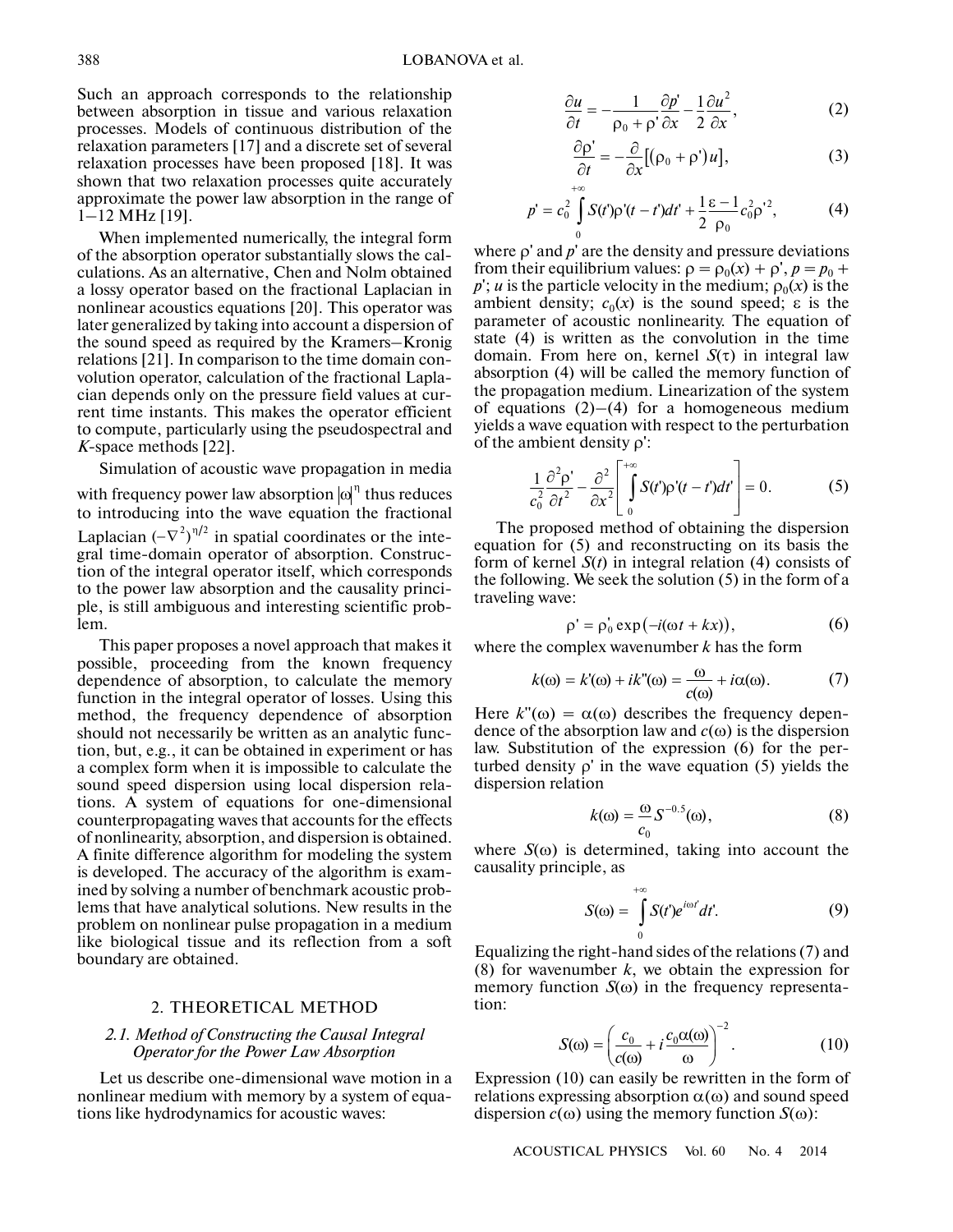$$
\alpha(\omega) = \frac{\omega}{c_0} \operatorname{Im} \left[ S^{-0.5}(\omega) \right],
$$
  
\n
$$
c(\omega) = c_0 \left( \operatorname{Re} \left[ S^{-0.5}(\omega) \right] \right)^{-1}.
$$
\n(11)

In the expression (11), the dependence  $c(\omega)$  is unknown. However, it is known that variations in sound speed with frequency in biological tissues are small [1]. Thus, we will seek  $S(\omega)$  by the method of successive approximations, limiting ourselves to the first approximation. For this, absorption  $\alpha(\omega)$  and sound speed dispersion *с*(ω) are represented as

$$
\alpha(\omega) = \alpha^{(0)}(\omega) + \alpha^{(1)}(\omega) = \alpha_0 |\omega/\omega_0|^{\gamma+1} + \Delta \alpha(\omega),
$$
  
 
$$
\Delta \alpha(\omega) \ll \alpha_0,
$$
 (12)

$$
c(\omega) = c^{(0)} + c^{(1)}(\omega) = c_0 + \Delta c(\omega), \quad \Delta c(\omega) \ll c_0.
$$

If we now substitute the relations (12) for absorption  $\alpha(\omega)$  and sound speed dispersion  $c(\omega)$  in the expression for  $S(\omega)$  (10), then, after a number of transformations that approximate the attenuation length as being much larger than the wavelength of the acoustic field,  $\alpha(\omega) \leq \omega/c(\omega)$ , we come to the expression

$$
S(\omega) = 1 - 2i \frac{c_0 \alpha(\omega)}{\omega} + 2 \frac{\Delta c(\omega)}{c_0} - 2i \frac{\Delta \alpha(\omega) c_0}{\omega}.
$$
 (13)

In expression (13), the first two terms are the zero approximation  $S^{(0)}(\omega)$ , expressing the absence of sound speed dispersion  $\text{Re}\lbrace S^{(0)}(\omega)\rbrace$ , and the given frequency dependence  $Im{S^{(0)}(\omega)}$  of absorption per wavelength. The last two terms describe the relative correction to the equilibrium sound speed  $\Delta c(\omega)/c_0$ , expressing the dispersion law  $\text{Re}\lbrace S^{(1)}(\omega)\rbrace$ , and the artificial addition  $\Delta\alpha(\omega)c_0/\omega$  to the law of absorption per wavelength Im{ $S^{(1)}(\omega)$ <sup>2</sup>}. Thus, expression (13) is the first approximation for  $S^{(1)}(\omega)$ .

We now pass directly to constructing the causal ker nel *S*(*t*') in the integral law absorption, using the method of successive approximations, which consists of two steps. At the first step, if we neglect the sound<br>speed dispersion and use the expression (1) for absorp-<br>tion in relation (10), we then obtain<br> $S(\omega) = (1 + ic_0 \alpha_0 |\omega|^y \text{sgn}(\omega))^{-2}$ . (14) speed dispersion and use the expression (1) for absorp tion in relation (10), we then obtain

$$
S(\omega) = \left(1 + ic_0 \alpha_0 |\omega|^y \text{sgn}(\omega)\right)^{-2}.
$$
 (14)

Expression (14) is the zero approximation of  $S^{(0)}(\omega)$ . However, such an expression does not satisfy the causality principle. This is easy to demonstrate by performing the inverse Fourier transform on formula (14), i.e., transferring from the frequency rep resentation of memory function  $S(\omega)$  to the time representation *S*(*t*'):  $+\infty$ 

$$
S(t') = \frac{1}{2\pi} \int_{-\infty}^{\infty} S(\omega) e^{-i\omega t} d\omega
$$
  
= 
$$
\frac{1}{2\pi} \int_{-\infty}^{+\infty} \left(1 + ic_0 \alpha_0 |\omega|^{y} sgn(\omega)\right)^{-2} e^{-i\omega t} d\omega.
$$
 (15)

One can see from the obtained expression that mem ory function  $S(t) \neq 0$  for  $t' < 0$ . Integral (15) can be

ACOUSTICAL PHYSICS Vol. 60 No. 4 2014

reconstructed analytically in rare cases; therefore, we will calculate function *S*(*t*') numerically at the nodes of the numerical temporal grid  $\tau_n = \tau n$ :

$$
S(\tau_n) = \frac{1}{2\pi} \int_{-\infty}^{+\infty} S(\omega) \operatorname{sinc}(0.5\omega \tau) \exp(-i\omega \tau n) d\omega, \quad (16)
$$

where  $n = \overline{0, N-1}$ , *N* is the number of grid points used in calculating the memory function  $S(\tau_n)$ , and  $\tau$  is the time step of the grid. Since the memory function is a real quantity, its spectrum  $S(-\omega) = S^*(\omega)$ . Using this property, we obtain

$$
S(\tau n) = \frac{1}{2\pi} \int_{0}^{+\infty} 2 \operatorname{Re}(S(\omega)e^{-i\omega\tau n}) \operatorname{sinc}(0.5\omega\tau) d\omega
$$
  
\n
$$
= \frac{1}{\pi} \int_{0}^{+\infty} \left[ \frac{1 - \alpha_0^2 c_0^2 |\omega|^{2y}}{\left(1 + \alpha_0^2 c_0^2 |\omega|^{2y}\right)^2} \cos(\omega\tau n) \right] (17)
$$
  
\n
$$
- 2 \frac{\alpha_0 c_0 |\omega|^y \operatorname{sgn}(\omega)}{\left(1 + \alpha_0^2 c_0^2 |\omega|^{2y}\right)^2} \sin(\omega\tau n) \right] \operatorname{sinc}(0.5\omega\tau) d\omega.
$$

At the second step, to satisfy the causality princi ple, we set the memory function  $\tau < 0$  for  $S(\tau_n) = 0$  in the expression (17). If we now perform direct Fourier transform of the expression (17) taking into account that  $S(\tau n) = 0$  for  $\tau < 0$ , then the causal memory function  $S^{(1)}(\omega)$  will be reconstructed in the first approximation. Figure 1 shows the behavior of the non-casual  $S^{(0)}$  (black dashed curve) and causal  $S^{(1)}$  (solid gray curve) memory functions in the frequency and time representations. Figure 1b shows memory function *S*(*f*) as a function of frequency  $f = \omega/2\pi$ . The absorption law was chosen in the form  $\alpha = \alpha_0 |f/f_0|^{1.05}$ , the absorption coefficient  $\alpha_0$  at a frequency of 1 MHz was 0.45 dB/cm, and the sound speed was  $c_0 = 1578$  m/s, which corresponds to the experimental data for the liver [1]. One can see from Fig. 1b that the difference between the curves  $\text{Re}\{S^{(0)}(f)\}\$  (no dispersion) and  $\text{Re}\{S^{(1)}(f)\}\$  (dispersion is taken into account in (13) in the form of the relative correction to the equilibrium sound speed) is less than 1.5%. The curve  $Im{S^{(0)}(f)}$ describing the exact frequency law absorption per wavelength (13), and the curve  $Im{S^{(1)}(f)}$ , responsible for the appearance of the artificial addition to the absorption law, are virtually indistinguishable in the frequency range from 0 to 35 MHz. As a result, pro ceeding from Fig. 1b, we can obtain (1) the relative correction to the equilibrium sound speed  $\Delta c(f)/c_0$  as the half-difference of the real parts of the memory function spectra in the first and zero requency range from 0.60 35 MTLZ. As a resurt, pro-<br>ceeding from Fig. 1b, we can obtain (1) the relative<br>correction to the equilibrium sound speed  $\Delta c(f)/c_0$  as<br>the half-difference of the real parts of the memory<br>function (2) the artificial addition  $\Delta \alpha(f) c_0/f$  to the absorption law per wavelength according to the expression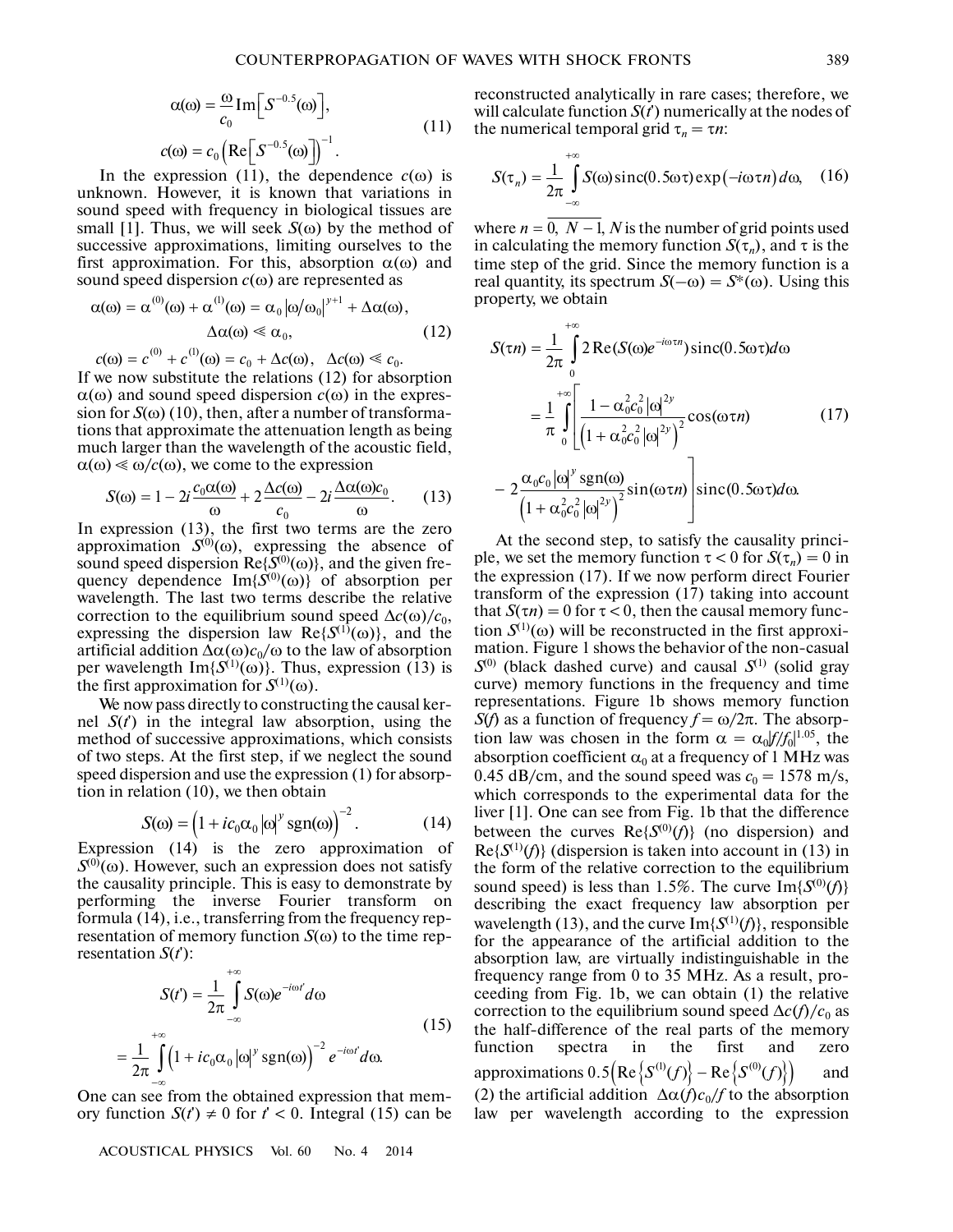

(dences of the real and imaginary parts of noncausal  $S^{(0)}(f)$ <br>(dashed black curve) and causal  $S^{(1)}(f)$  (solid gray curve)<br>memory function (b).<br>0.5  $\left(\text{Im}\left\{S^{(1)}(f)\right\} - \text{Im}\left\{S^{(0)}(f)\right\}\right)$ , the dependence **Fig. 1.** Time dependences of the absolute values of noncausal  $S^{(0)}(\tau n)$  (dashed black curve) and causal  $S^{(1)}(\tau n)$ (solid gray line) memory function (a). Frequency depen- (dashed black curve) and causal  $S^{(1)}(f)$  (solid gray curve) memory function (b).

 $0.5\left(\text{Im}\left\{S^{(1)}(f)\right\}-\text{Im}\left\{S^{(0)}(f)\right\}\right)$ , the dependence of which is shown in Fig. 2. One can see from Fig. 2 that the relative correction to the equilibrium sound speed (gray curve) expressing the dispersion law is less than 1%. The artificial addition to the absorption law per wavelength (black curve) is less than  $2 \times 10^{-5}$  in the frequency range from 0 to 30 MHz; i.e., the error intro duced into the exact absorption law is small. Thus, our method of constructing a causal kernel  $S(t)$  in the integral law absorption gives, in the first order of suc cessive approximations, a good accuracy for media like biological tissues; it is also applicable for describ ing the effects of absorption and dispersion in other weakly dispersive media.

Thus, in the zero approximation, the absorption law  $α(ω)$  is exact, there is no dispersion, but memory function  $S^{(0)}$  does not satisfy the causality principle (14), (15). In the first approximation, to sat isfy the causality principle, the memory function  $S^{(0)}(t')$  is artificially zeroized for  $t' < 0$  and its causal form  $S^{(1)}$  is automatically obtained. As a result, the correction  $\Delta c(\omega)$  to the equilibrium sound speed appears, as well as the artificial addition  $Δα(ω)$  to the absorption law, which is less than 1% in the frequency range from 0 to 30 MHz. Equations  $(2)$ – $(4)$  with



**Fig. 2.** Relative correction to the ambient sound speed  $\Delta c(f)/c_0$  (gray curve) and artificial addition  $\Delta \alpha(f)c_0/f$ (black curve) to the absorption law per wavelength as a function of frequency in the range from 0 to 30 MHz.

causal kernel (17) are further used to construct the numerical model.

#### *2.2. Numerical Model*

In the work, the system of equations  $(2)$ – $(4)$  was numerically solved within the spatial segment  $(-x_0;$  $L + x_0$ ) with zero initial conditions (Fig. 3):

 $p(x, t = 0) = 0$ ,  $u(x, t = 0) = 0$ ,  $p'(x, t = 0) = 0$ . (18) As boundary conditions, depending on the problem, a rigid (19a) or soft boundary (19b) was used:

$$
u(x = x_b, t) = 0, \frac{\partial p}{\partial x}(x = x_b, t) = 0,
$$
 (19a)

$$
\frac{\partial u}{\partial x}(x = xb, t) = 0, \quad p(x = xb, t) = 0,
$$
 (19b)

where  $x_b = -x_0$  or  $L + x_0$  is the boundary of the considered spatial domain.

To simulate a wave moving freely away to infinity, so-called PMLs (perfectly matched layers) [23] were placed near the border of the considered domain  $(-x_0;$  $L + x_0$ ), which ensured non-reflective propagation of waves incident on them and corresponded to the seg ments  $(-x_0; 0)$  and  $(L; L + x_0)$ . The length  $x_0$  of a PML was a fraction of a percent of the length of the consid ered spatial domain  $(-x_0; L + x_0)$ . The numerical algorithm was implemented in such a way that at a certain point  $x_1$ , the internal source of ultrasound waves was introduced in the form of a pulse of a certain shape  $u(x_1, t)$ .

#### *2.3. Numerical Algorithm*

To use the finite difference method when modeling the system of equations  $(2)$ – $(4)$  with kernel (17) in the equation of state, function  $u(x, t)$  was defined at the

ACOUSTICAL PHYSICS Vol. 60 No. 4 2014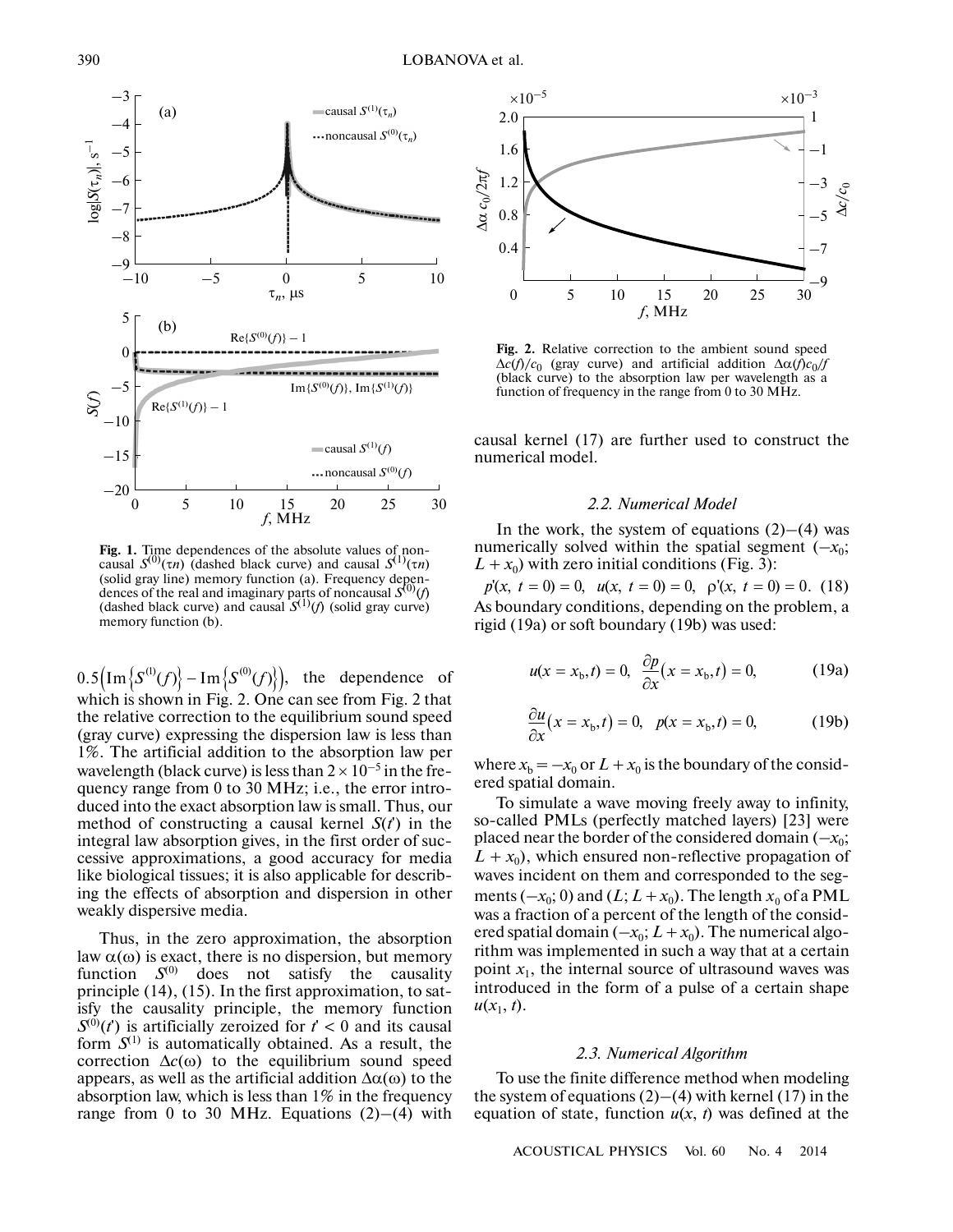grid nodes of the spatial coordinate *x* and time coordi nate *t* as  $u_{q,s}$ , and  $\rho'(x, t)$  in the nodes of a grid shifted by half a step, as  $\rho'_{q-1/2,s-1/2}$  and  $\rho'_{q-1/2,s-1/2}$ : the spatial coordinate *x*<br>hd ρ'(*x*, *t*) in the nodes  $ρ'_{q-1/2, s-1/2}$  and  $ρ'_{q-1/2, s-1/2}$ 

(20)  $u_{q,s} = u(x_q, t_s), \ \ p'_{q-1/2,s-1/2} = p'(x_{q-1/2}, t_{s-1/2}),$  $\rho'_{q-1/2,s-1/2} = \rho' (x_{q-1/2}, t_{s-1/2}).$  $(-, t_s), \quad p'_{q-1/2, s-1/2} = p'$  $= u(x_q,t_s), \ \ \overline{p}_{q-1/2,s-1/2} =$ 

$$
\rho'_{q+1/2,s+1/2} = \rho'_{q+1/2,s-1/2} - \tau \frac{\left(\rho_{q-1/2,s-1/2} + \rho_{q+1/2,s-1/2}\right)u_{q,s} - \left(\rho_{q+1/2,s-1/2} + \rho_{q+3/2,s-1/2}\right)u_{q+1,s}}{2h},\tag{22}
$$

$$
p'_{q+1/2,s+1/2} = c_0^2 \sum_{n=0}^{N-1} \rho' (x_{q+1/2}, t_{s+1/2} - \tau n) S(\tau n)
$$
  
+ 
$$
\frac{1}{2} \frac{\varepsilon - 1}{\rho_0^{q+1/2}} c_0^2 \rho_{q+1/2,s-1/2}^{1/2},
$$
 (23)

where τ is the time step and *h* is the step along the spa tial coordinate. In expressions (21)–(22), for each grid where  $\tau$  is the time step and *h* is the step along the spatial coordinate. In expressions (21)–(22), for each gripoint  $x_{q-1/2, s-1/2}$ ,  $\rho_{q-1/2, s-1/2} = \rho_0(x_{q-1/2}) + \rho'_{q-1/2, s-1/2}$ .

The algorithm was implemented such that at each time step, the finite difference equation (22) for the perturbed density  $\rho'_{q+1/2, s+1/2}$  was solved first (Fig. 4a). Then, over its entire time history in the form of the preceding *N* steps, the acoustic pressure  $p'_{q+1/2, s+1/2}$ from expression (23) was calculated. At the final stage, from the known values  $\rho'_{a+1/2, s+1/2}$  and  $p'_{a+1/2, s+1/2}$ , the value of the particle velocity  $u_{q+1,s+1}$  from the equation (21) was obtained (Fig. 4b).  $p'_{q+1/2, s+1/2}$  and  $p'_{q+1/2, s+1/2}$ 

### 3. RESULTS AND DISCUSSION

Below we present the results of using the proposed method to construct the causal memory function and to simulate the system of equations  $(21)$ – $(23)$ , illustrating the effects of wave propagation in two direc tions, nonlinearity, absorption, dispersion, and reflec tion from the impedance boundary. Two well-known model problems are examined here such as propaga tion of a single pulse in a thermoviscous medium, which demonstrates the accuracy of the representa tion of the absorption operator on the grid and the absence of numerical viscosity and dispersion; and nonlinear propagation of a plane wave, which illus trates the accuracy in describing the nonlinear finite difference operator. We then consider the problem of how different physical effects influence on the wave form structure: propagation and reflection from a soft acoustic boundary of a unidirectional pulse in a non linear medium with memory and in a medium without memory. We further study the problem of reflection of a shock pulse from a soft acoustic boundary. This problem imitates the reflection of ultrasound waves with shocks from a vapor bubble when boiling in tissue is initiated at the focus of high intensity focused ultra-

ACOUSTICAL PHYSICS Vol. 60 No. 4 2014

After the derivatives in the system of equations  $(2)$ – $(4)$ were replaced with finite difference terms, the system takes the form

$$
u_{q+1,s+1} = u_{q+1,s} - \tau \frac{2}{\rho_{q+1/2,s+1/2} + \rho_{q+3/2,s+1/2}}
$$
  
\n(20) 
$$
\times \frac{p_{q+3/2,s+1/2} - p_{q+1/2,s+1/2}}{h} - \tau \frac{u_{q+2,s}^2 - u_{q,s}^2}{4h},
$$
  
\n(21)

$$
\sigma_{q+1/2,s+1/2} = \rho_{q+1/2,s-1/2}^{\dagger} - \tau \frac{\left(\rho_{q-1/2,s-1/2} + \rho_{q+1/2,s-1/2}\right)u_{q,s} - \left(\rho_{q+1/2,s-1/2} + \rho_{q+3/2,s-1/2}\right)u_{q+1,s}}{2h},\tag{22}
$$

sound (HIFU) transducers. This situation occurs in problems on applying HIFU in noninvasive surgery and is of interest for studying the corresponding mech anisms of biological tissue damage. All calculations were performed mainly with the time step of  $\tau = 300 \text{ ps}$ and the spatial step of  $h = 0.5 \,\text{\mu m}$ .

Figure 5 shows the dependences of the absorption coefficient  $\alpha(f)$  normalized to its value  $\alpha_0$  at 1 MHz, and variations in the sound speed  $\Delta c(\omega)/c_0$  for media with a different power law exponent η, calculated by the proposed method (solid curve) and using local dis persion relations developed by Szabo (circles) [1, 16]. The curves in the figure have been constructed for blood ( $\eta = 1.42$ ,  $\alpha_0 = 0.22$  dB/cm,  $c_0 = 1570$  m/s), liver ( $\eta = 1.2$ ,  $\alpha_0 = 0.71$  dB/cm,  $c_0 = 1600$  m/s) [1], water ( $\eta = 2$ ,  $\alpha_0 = 0.0025$  dB/cm,  $c_0 = 1500$ ), and butanediol ( $\eta = 1$ ,  $\alpha_0 = 0.33$  dB/cm,  $c_0 = 1546$  m/s). Figure 5a shows the dependences for absorption coef ficient  $\alpha(f)$  neglecting (circles) and taking into account (solid line) the correction to the absorption law  $\Delta \alpha(f)$  that corresponds to the causality principle.

One can see from Fig. 5b that the sound speed dis persion is indeed small, less than 1% in soft tissues within the range from 1 to 10 MHz. In the case of clas-



**Fig. 3.** Schematic diagram of the coordinate system used in simulations with the initial and boundary conditions. The vertical dashed line shows the position of the internal source, and the adjacent solid curve shows a single pressure pulse as an example of the time-dependent boundary con dition.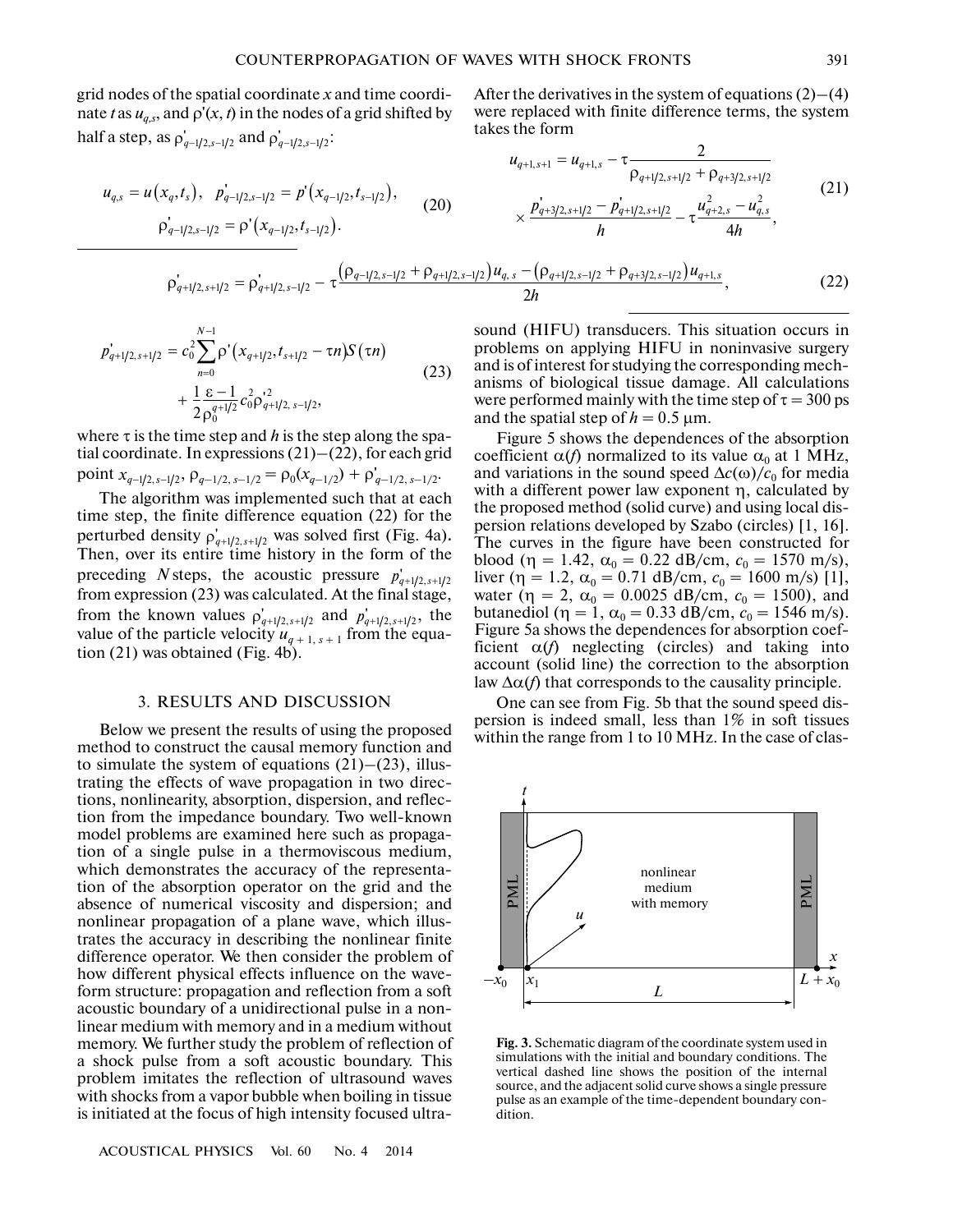

**Fig. 4.** Diagram of constructing the solution on a staggered grid for the perturbed density (a) and particle velocity (b) in counter propagating acoustic wave.



**Fig. 5.** Dependences of the absorption coefficient  $\alpha(f)$  normalized to its value  $\alpha_0$  at 1 MHz and of the relative change in sound speed  $\Delta c(\omega)/c_0$  for media with different power law exponents η (numerals on curves), calculated by the proposed method (solid curve) and using local dispersion relations developed by Szabo (circles).

sical quadratic absorption, the dispersion is absent. The difference in determining the dispersion law using the two approaches is fractions of a percent. In con trast to Szabo's model of local dispersion relations, where the dispersion curves can be calculated for a particular type of absorption law, our method makes it possible to calculate the sound speed dispersion for any absorption law, which can have a complex form or lack an analytic expression, e.g., being obtained in experiment.

Figure 6 shows the simulation results describing the broadening of a Gaussian pulse with initial amplitude of  $p_0 = 5$  MPa in a linear medium with a quadratic frequency law absorption  $\eta = 2$ . Clearly, the numerical calculations with sufficiently small grid steps (dashed black curve) agree well with the known analytic solu tion to the linearized Burgers equation in the form of convolution of the Green's function of a point source with an initial perturbation of the Gaussian profile of  $p'(x = 0, t) = p'_0(t)$  (solid gray curve) [1]:

$$
p'(x, t) = p_0 \left( 1 + \frac{4\delta x}{T_0^2} \right)^{-0.5} \exp \left[ -\frac{\left( t - x/c_0 \right)^2}{T_0^2 + 4\delta x} \right], \quad (24)
$$

where  $\delta = \alpha_0 / (8.686 \omega_0^2) = 0.13 \times 10^{-12} \text{ s}^2 \text{ m}^{-1}$  is the sound absorption coefficient that corresponds to the quadratic frequency law  $\alpha = \alpha_0(\omega/\omega_0^2)$ . Here, the coefficient  $\alpha_0$  at a frequency of  $f_0 = \omega_0/2\pi = 1$  MHz was 0.45 dB/cm, like in biological tissue; the pulse duration was  $2T_0 = 1$  µs; the sound speed was  $c_0 =$ 1500 m/s; the attenuation length at which the pulse amplitude decreased by *е* times was about 3 m.

In this problem, to calculate a smooth wave profile, the spatial step  $h$  was chosen as  $5 \mu m$  and the time step τ was chosen as 3 ns, in accordance with the Cou-

ACOUSTICAL PHYSICS Vol. 60 No. 4 2014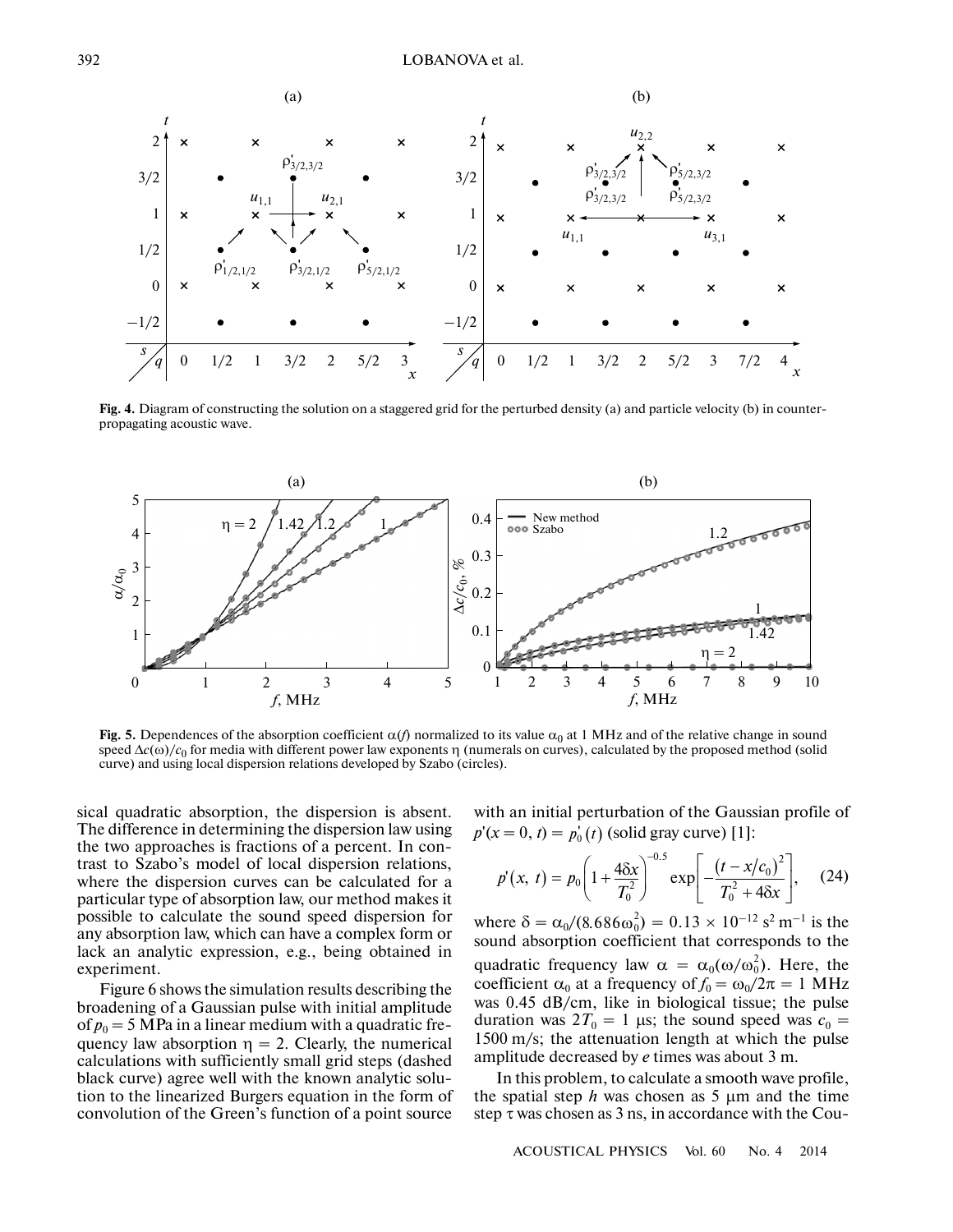rant criterion. For a width of the initial Gaussian pulse (dashed black curve) of 1.5 mm, this corresponded to approximately 300 points per initial pulse width. Clearly, such discretization was sufficient so that the effects of numerical viscosity and dispersion were not significant during the propagation up to the distance of around 2000 initial pulse widths (3 m), i.e., one atten uation length. The figure also shows the solution for large grid steps  $h = 250 \text{ µm}$  and  $h = 30 \text{ ns}$  (dashed gray line), illustrating the effect of numerical viscosity and dispersion. When choosing the step of  $h = 5 \mu m$ , the deviation from the exact solution at a distance of around 2000 initial pulse widths (3 m) was slightly less than half a percent, and for the 50 times larger step  $(h = 250 \text{ µm})$ , it was around 27%.

Now consider the problem of nonlinear propaga tion of nonlinear Riemann waves, which has an exact analytic solution. This solution follows from the sys tem of the Euler equations in the case of the adiabatic tem of the Euler equations in the case of the adiabatic<br>equation of state and in the small Mach number<br>approximation:<br> $p' = \Phi(t \mp xc_0^{-1} + \epsilon \rho_0^{-1}c_0^{-3}p'x)$ , (25) approximation:

$$
p' = \Phi(t \mp xc_0^{-1} + \varepsilon \rho_0^{-1} c_0^{-3} p'x), \qquad (25)
$$

where the function  $\Phi(t) = p'(x = 0, t)$  gives the temporal wave profile at the entrance to a nonlinear medium. Expression (25) describes noninteracting nonlinear waves traveling both in the positive and negative direc tions of axis *x*; the upper symbols correspond to the wave traveling to the right.

Figure 7 shows the results of simulating the unidi rectional propagation of a simple wave traveling in the positive direction (right). The initial pulse had a Gaus sian shape  $p'(x = 0, t) = p_0 \exp(-t^2/T_0^2)$  with the amplitude of  $p_0 = 5$  MPa and the duration of  $2T_0 = 1$  μs; the parameters of the nonlinear medium  $c_0$ ,  $ρ_0$ , ε were close to those of biological tissue ( $c_0$  = 1578 m/s,  $ρ_0 = 1060 \text{ kg/m}^3$ ,  $ε = 4.38$ ) [1]. The solid curves in the figure have been calculated numerically using the developed algorithm and are compared to the simple wave equation

using the developed algorithm and are configured to  
the dashed curves obtained from the exact solution to  
the simple wave equation  

$$
p' = p_0 \exp \left\{ -\left( \frac{\tau + \varepsilon \rho_0^{-1} c_0^{-3} p' x}{T_0} \right)^2 \right\}. \tag{26}
$$

In the expression (26), the variable  $\tau = t - x/c_0$  is time in the traveling coordinate system. If we pass from an implicit  $p'(x, \tau)$  to an explicit solution  $\tau(x, p')$  in the formula (26), we obtain

$$
\tau = T_0 \sqrt{\ln \left( p_0 / p' \right)} - \left( \varepsilon / \rho_0 c_0^3 \right) p' x. \tag{27}
$$

To construct the solution, we simply need to add the  $\tau = T_0 \sqrt{\ln (p_0/p')} - (\varepsilon/\rho_0 c_0^3) p'x.$  (27)<br>To construct the solution, we simply need to add the initial wave profile  $\tau = \Phi^{-1}(p) = T_0 \sqrt{\ln (p_0/p')}$  to the linear function  $\Delta \tau = -\left(\frac{\varepsilon}{\rho_0} c_0^3\right) p' x$ .

As well known from theory and confirmed by numerical calculation, during propagation, the parts of acoustic waveform with higher positive pressure

ACOUSTICAL PHYSICS Vol. 60 No. 4 2014



**Fig. 6.** Comparison of exact (gray solid curve) and numer ical (black dashed curve) solutions for the initial Gaussian pulse (thin black dashed line) with the amplitude of  $p_0 =$ 5 MPa and duration of 1 µs after propagation at a distance of 3 m in the medium with an absorption coefficient of  $\alpha_0 = 0.45$  dB/cm at a frequency of 1 MHz for different grid steps of  $h = 5 \mu m$  and  $h = 250 \mu m$ .

propagate faster and as a result "overrun" the wave form parts with lower pressure, the speed of which is lower. As a result, waveform parts with increasing pres sure become steeper, and waveform parts with decreasing pressure, vice versa, become smoother. As one can see from the Fig. 7, at a distance of which for the given parameters of the problem corresponds to 11.1 cm, the tangent to the profile at the point  $\tau_p = T_0 / \sqrt{2}$  becomes vertical, and for further increase in distance, an ambiguity arises: it "tips over."  $_0c_0^3T_0$  $x_p = \sqrt{\frac{e}{2} \frac{\rho_0 c_0^3 T_0}{\epsilon p_0}},$  $=\sqrt{\frac{e}{2}}\frac{\rho_0 c_0^2}{\epsilon p}$  $\tau_{_{P}}=T_{0}/\sqrt{2}$ 

Figure 7 depicts a similar profile at the distance of  $x = 4x_p$  that was calculated analytically taking into account the "rule of equal areas," i.e., cutting off the areas of ambiguity, as a result of which the profile con verts to a triangular shape. As one can see, the profiles calculated numerically (dashed black curves) are vir tually superposed on the profiles having an analytic solution in the form of Riemann waves (solid gray curves) with one characteristic difference: the shock fronts in the exact Riemann solution with allowance for the rule of equal areas is vertical; for the numerical profile, the shock front has a finite width. This dis crepancy is related to the impossibility of describing wave solutions with mathematical discontinuities using the finite difference method: the given time instant and point in space should singularly determine the parameters  $p'$ ,  $u$ , and  $\rho'$ . Therefore, in numerical calculations, in order to construct a solution with a shock front, a nonlinear viscous medium was consid ered, having a small viscosity quadratic with frequency that smoothens the wave front. For the given problem, the following parameters of such a medium were cho sen: the absorption coefficient  $\alpha_0$  at a frequency of  $1 \text{ MHz}$  was  $10^{-2}$  dB/cm, the sound speed was  $c_0 = 1578$  m/s, the density was  $\rho_0 = 1060$  kg/m<sup>3</sup>, and the parameter of acoustic nonlinearity was  $\varepsilon = 4.38$ ,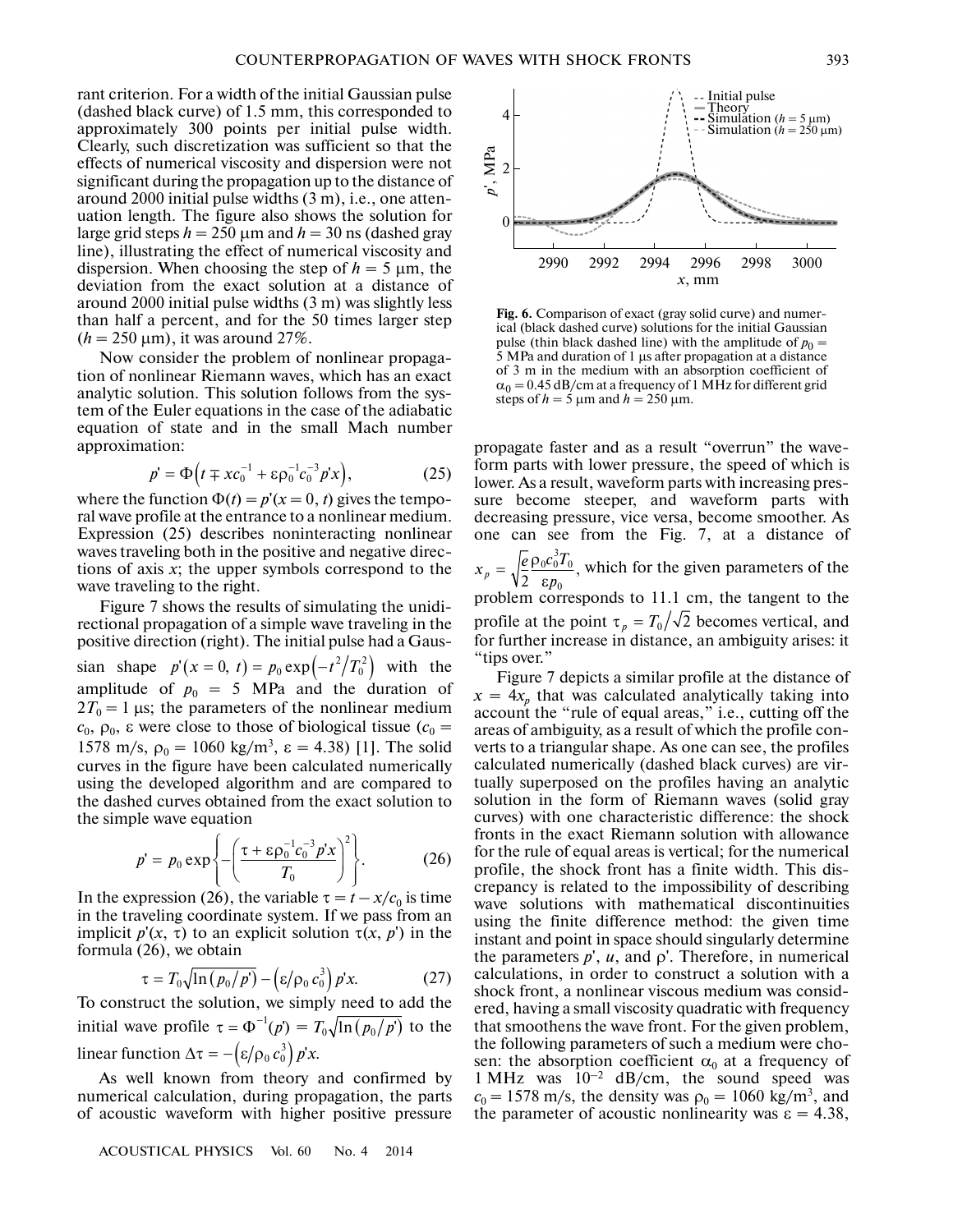

**Fig. 7.** Distortion of the initial Gaussian pulse with an amplitude of  $p_0 = 5$  MPa and duration of 1 µs while propagating in a nonlinear medium with a parameter of acoustic nonlinearity of  $\varepsilon = 4.38$ : numerical calculation (black dashed curves) and analytic solution (gray solid curves) of the simple wave equation.

which for a time step of  $\tau = 0.3$  ps corresponded to 80 points per shock front. Clearly, such discretization sufficed to describe wave propagation up to the dis tance of four shock formation lengths, or 277 initial pulse lengths, without manifestation of numerical vis cosity and distortion of the shocks in the pulse.

Figure 8 shows the results of simulating nonlinear counterpropagation of two pulses at different time instants *t*. The distance between the initial pulses was 8*xp* (88.8 cm); their amplitudes, durations, shapes, and parameters of the medium were chosen as in the case of the unidirectional propagation (Fig. 7). The dashed black curves in the figure were calculated numerically using our algorithm and are compared to the solid gray curves, which are the superposition of two exact solutions to the simple wave equation, which correspond to pulse propagation in opposite directions (25). Collision of pulses begins at the time instant  $t = 279.4$  µs. At the time instant  $t = 279.51$  µs, during the collision of pulses, the numerically calcu lated profiles are indistinguishable from the analytic solutions in the form of a superposition of noninter acting Riemann waves. After interaction, at the time instant  $t = 286.58$  µs, the pulse divides into two pulses, which coincide in shape with those observed before the collision. Thus, despite the nonlinearity of the process, for the pulse amplitude of 5 MPa considered here, independent passage of one pulse through another occurs.

Figure 9 shows the results of simulating the propa gation of a nonlinear pulse with an initial Gaussian shape, the amplitude of  $p_0 = 3.3$  MPa, and the duration of 5 μs in a medium with memory ( $\eta = 1.05$ ,  $\alpha_0 =$ 

0.45 dB/cm,  $c_0 = 1578$  m/s,  $\rho_0 = 1060$  kg/m<sup>3</sup>) (solid curves) and in a low-viscosity medium ( $\eta = 0$ ,  $c_0 =$ 1578 m/s,  $ρ_0 = 1060$  kg/m<sup>3</sup>) (dashed curves) and its reflection from a soft acoustic boundary. The figure illustrates the pulse profiles initially traveling in and its reflection from a soft acoustic boundary. The figure illustrates the pulse profiles initially traveling in the *x* direction (profiles  $(1)$ – $(3)$ ) and after reflection, figure illustrates the pulse profiles initially traveling in<br>the x direction (profiles  $(1)$ – $(3)$ ) and after reflection,<br>in the reverse direction (profiles  $(4)$ – $(6)$ ). As one can see, for  $x = x_p$  during propagation in the medium with memory, the shock character of a direct wave (profile (2)) is retained; however, its shape differs from the case of propagation in a lossless medium: the pulse amplitude is lower, and the shock front forms later.

For  $x = 2x_p$ , the relaxation process leads to the fact that the form of profile (3) behind the shock front becomes significantly rounded. When reflecting from a soft boundary, the pulse changes its polarity, the compression phase converts to the decompression phase (profile (4)), and for  $x = 3x_p$ , the shock front for a wave traveling to the left (5) is smeared. Finally, for  $x = 4x_p$ , the pulse (6) becomes more wedge-shaped in the decompression phase, with notable steepening of its trailing edge.

Figure 10 shows an example of reflecting a shock wave pulse of several cycles from a soft boundary that mimic a cavitation cloud or a boiling vapor bubble that forms in biological tissue exposed to HIFU for its mechanical disintegration (histotripsy) [24, 25]. The pulse shape corresponds to that observed in experi ment: the initial amplitude of the pulse shock front is 50 MPa, the frequency is 2 MHz, and the duration is 4 µs [24]. Each of the cycles has a characteristic shape corresponding to nonlinear-diffractive distortions of the wave profile at the focus of a high intensity ultra-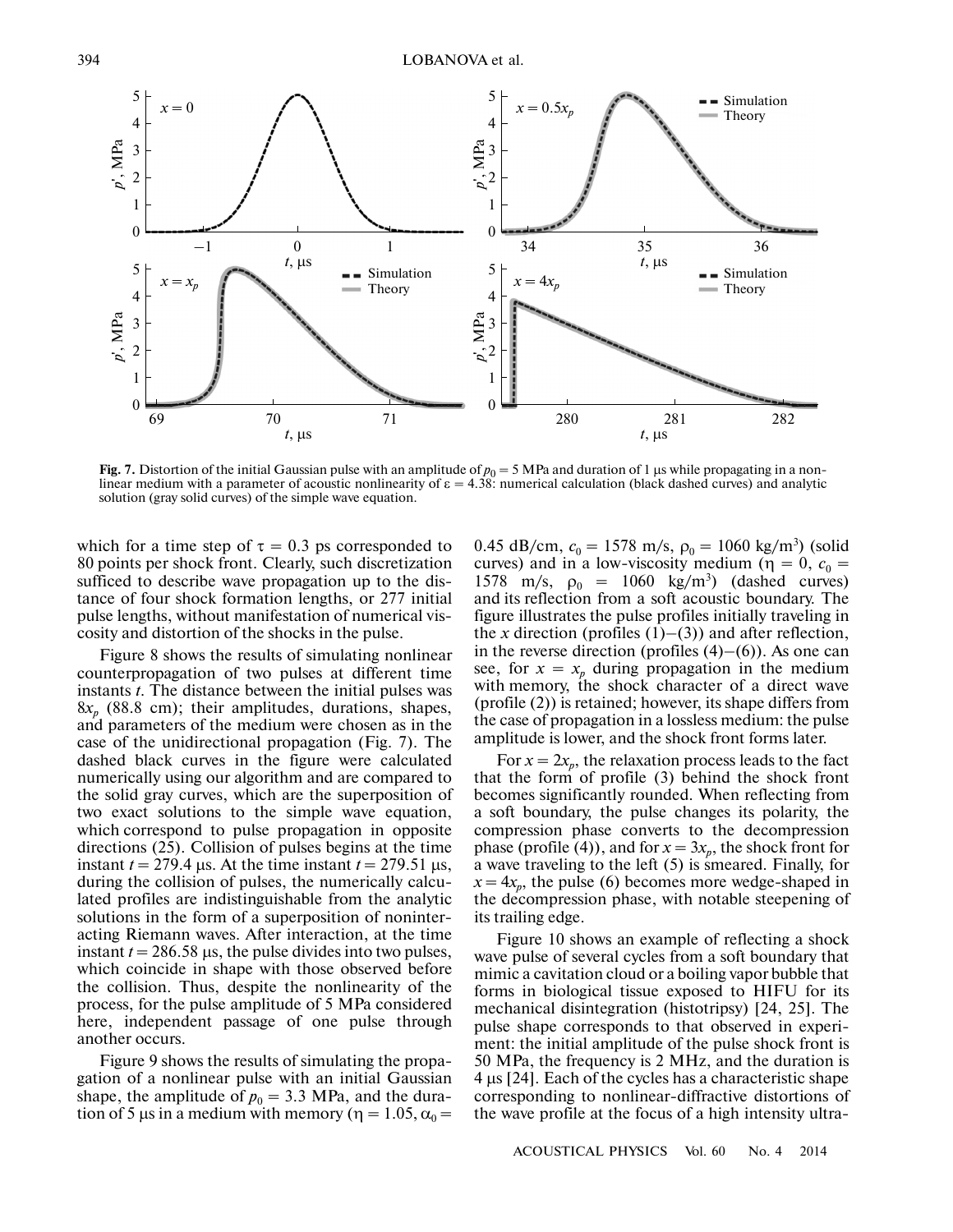

**Fig. 8.** Acoustic pulse waveforms for counterpropagating Riemann waves at different time instants *t*, that correspond to different distances  $8x_p$  ( $t = 1.46$  µs) (a),  $6x_p$  ( $t = 68.78$  µs) (b),  $0x_p$  ( $t = 279.4$  µs) (c); their interaction ( $t = 279.51$  µs) (d), 279.94 µs (e), 280.7  $\mu$ s (f), 281.55  $\mu$ s (g); and pulse propagation after the interaction ( $t = 286.58 \mu$ s) (h).

ACOUSTICAL PHYSICS Vol. 60 No. 4 2014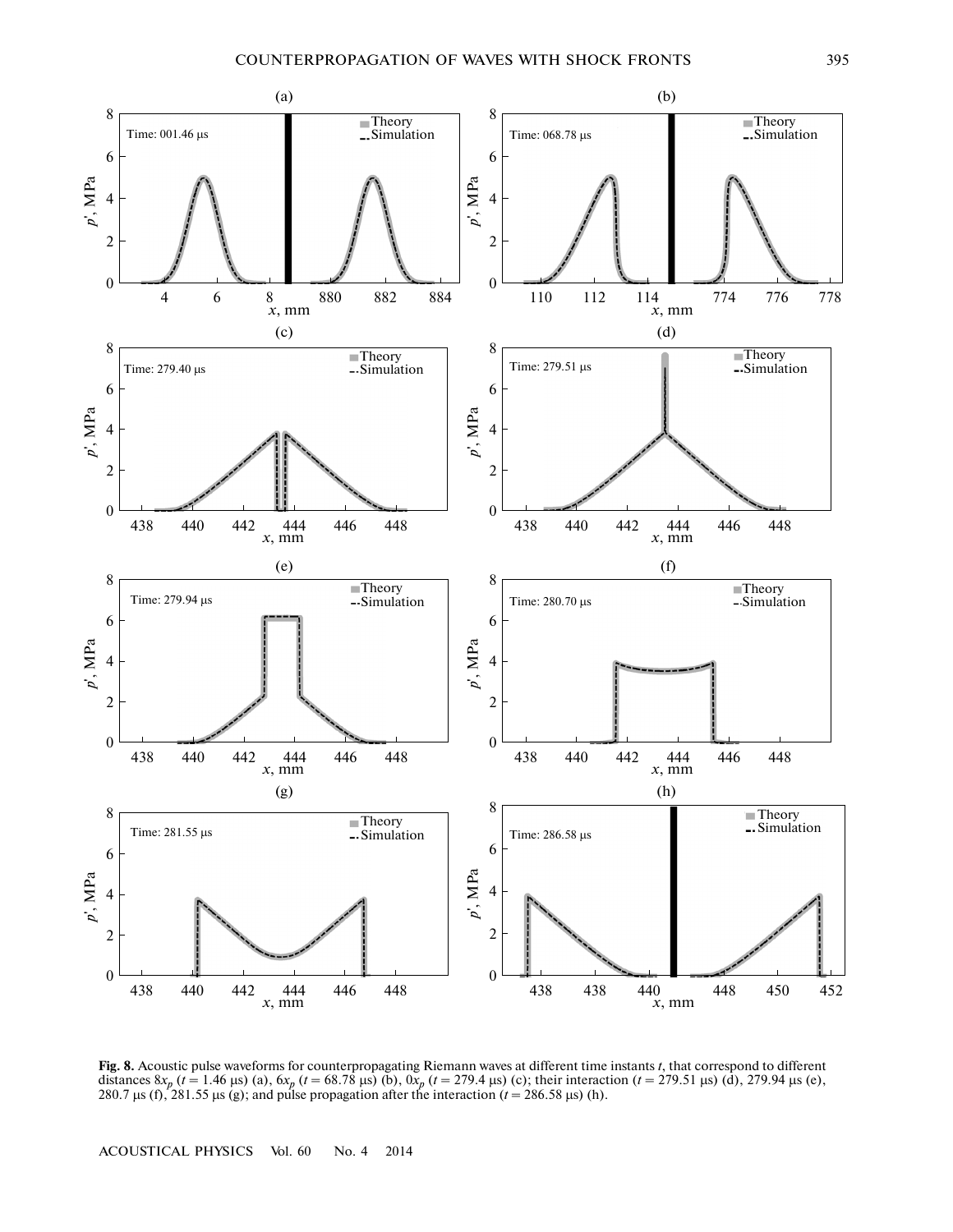

**Fig. 9.** Propagation of the initial Gaussian pulse with an amplitude of  $p_0 = 3.3$  MPa and duration of 5  $\mu$ s in a nonlinear medium with memory ( $\eta = 1.05$ ,  $\alpha_0 = 0.45$  dB/cm,  $c_0 = 1578$  m/s) (solid curve) and in a lossless medium ( $\eta = 0$ ,  $c_0 = 1570$  m/s) (dashed curve) and its reflection from a soft boundary. The profiles are shown at various distances:  $x = 2.5$  mm (1);  $x = x_p$  ( $x_p$  is the shock formation distance) (2);  $x = 2x_p$  (3);  $x = 2x_p$  (reflected wave) (4);  $x = 3x_p$  (5);  $x = 4x_p$  (6).

sound beam: a high narrow peak positive pressure behind the shock front and a smooth rarefaction phase of substantially smaller amplitude. Two propagation media were considered: a lossless medium (black dashed curve), and an absorptive medium (solid gray curve) obeying a power law absorption with an expo nent of  $\eta = 1.05$  with the same parameter of acoustic nonlinearity of  $\varepsilon = 1$ , the sound speed of  $c_0 =$ 

1578 m/s, and the ambient density of  $\rho_0 = 1060 \text{ kg/m}^3$ . The figure illustrates the change in pulse polarity dur ing reflection: superposition of the high-amplitude peak on the negative phase of the incident wave results in a sharp increase in the peak negative pressure (Fig. 10c). This effect can intensify cavitation phe nomena near the boundary and can explain one of the main mechanisms of mechanical tissue damage [24,



**Fig. 10.** Nonlinear propagation of the initial shockwave pulse  $p'(x = 0, t)$  for  $x = 0$  in a lossless medium  $\eta = 0$  (dashed gray curve) (a) and in a lossy medium obeying a power law absorption with an exponent of  $\eta = 1.05$  (solid gray curve). Pulse waveforms are shown at different time instants *t* corresponding to propagation in the positive direction of axis *x* (b); interference with a pulse reflected from a soft boundary (c), and formation of sharp peaks of negative pressure during propagation of a reflected pulse with a changed polarity in the reverse direction *x* (d).